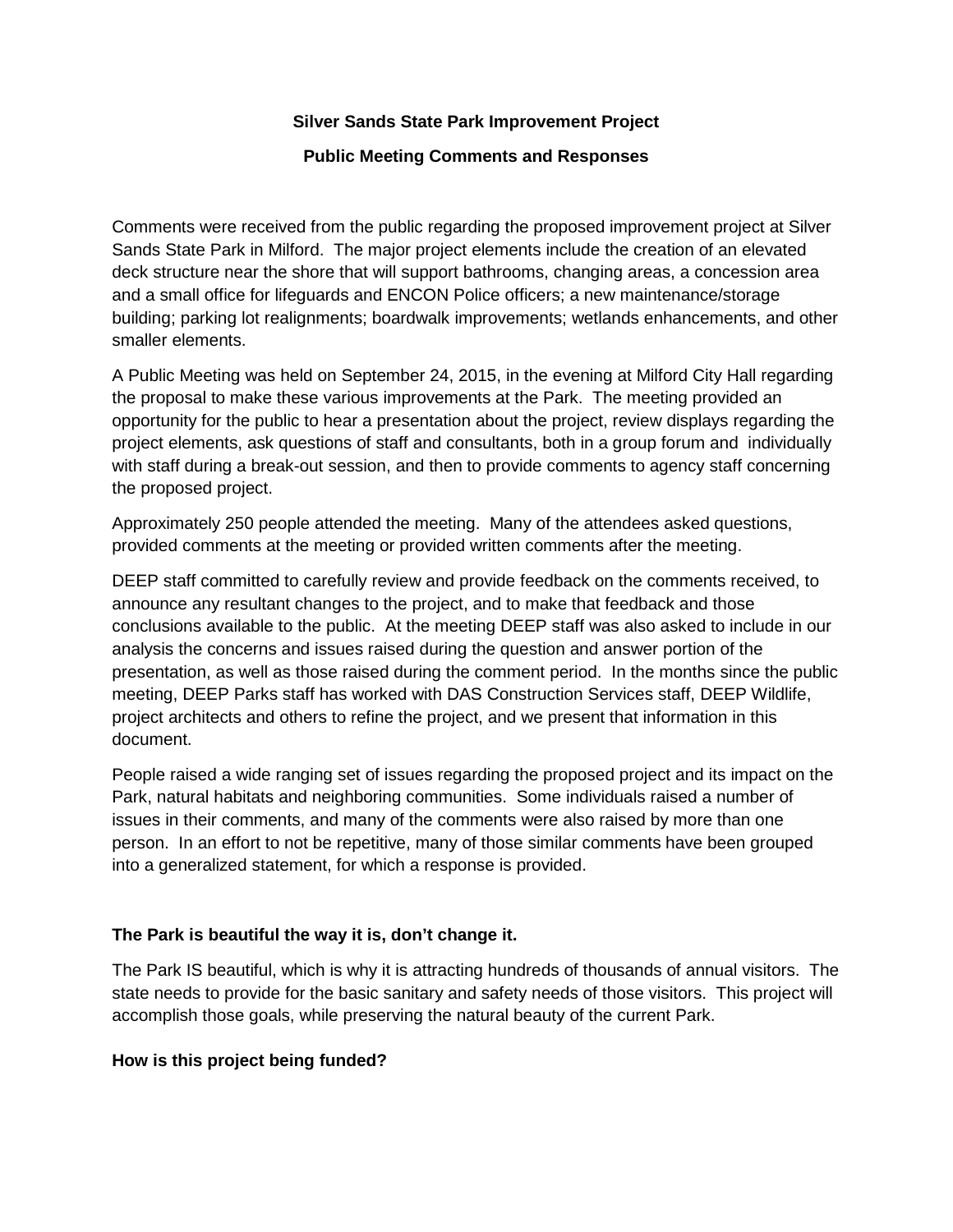Funding for this project would come from 20-year General Obligation bonds, which are capital bond funds that are dedicated to the purpose of investing in state park infrastructure repairs and improvements.

In recent years, the Legislature and Governor Malloy have authorized significant capital bond funds to reinvest in our state park system. As we conclude the Centennial celebration of the first hundred years of our state parks in Connecticut, a commitment has been made to invest in high priority projects across the state to further enhance the recreational opportunities that exist at our beautiful parks. Other important and long-overdue projects are underway or concluding at a number of other state parks across the state with these funds.

## **Recent budget cuts to other areas of the budget should be prioritized over an expenditure at the Park**

The recent budget cut proposals that are referred to are from General Fund Appropriations. Not using the available capital bond funds for this project does not make these dollars available for other appropriated activities.

## **Why move forward with a project that has so much opposition from local residents**

Silver Sands State Park has grown increasingly popular over the years, and now welcomes an estimated 250,000 visitors a year. The public who use this Park need the basic services that this project will provide, including bathrooms, an area to change clothes, space for lifeguards and environmental conservation police staff, and a small stand for food and drink. The project will also increase the efficiency of the management of the property by allowing for on-site storage of equipment that currently needs to be transported from a significant distance and returned after each day of use.

# **Concern about parking impacts on East Broadway, some requesting the completion of a traffic study or the imposition of a parking sticker program for residents.**

We recognize the parking congestion/resident parking conflicts that currently exist on East Broadway, particularly in the summer months. We also appreciate the concern by some that charging a parking fee at the state park will result in additional congestion as people look to avoid the fee by parking on local roads. Other communities across the state has successfully addressed similar concerns with signage and appropriate enforcement of parking rules. We have indicated our willingness to facilitate conversations with those town officials to share best practices. Others have observed that East Broadway, State Route 737, is a state road that local officials have limited authority to regulate parking and effectively enforce whatever rules are put in place. ConnDOT would be the contact to discuss collaboration on the placement of signage to restrict parking if a resident sticker parking program is desired, or to discuss possible transfer of the road to town control. DEEP has confirmed that the DOT is very willing to work with the city in this regard. Local officials should initiate these requests directly with DOT to pursue this option.

## **Institute a parking sticker program on East Broadway**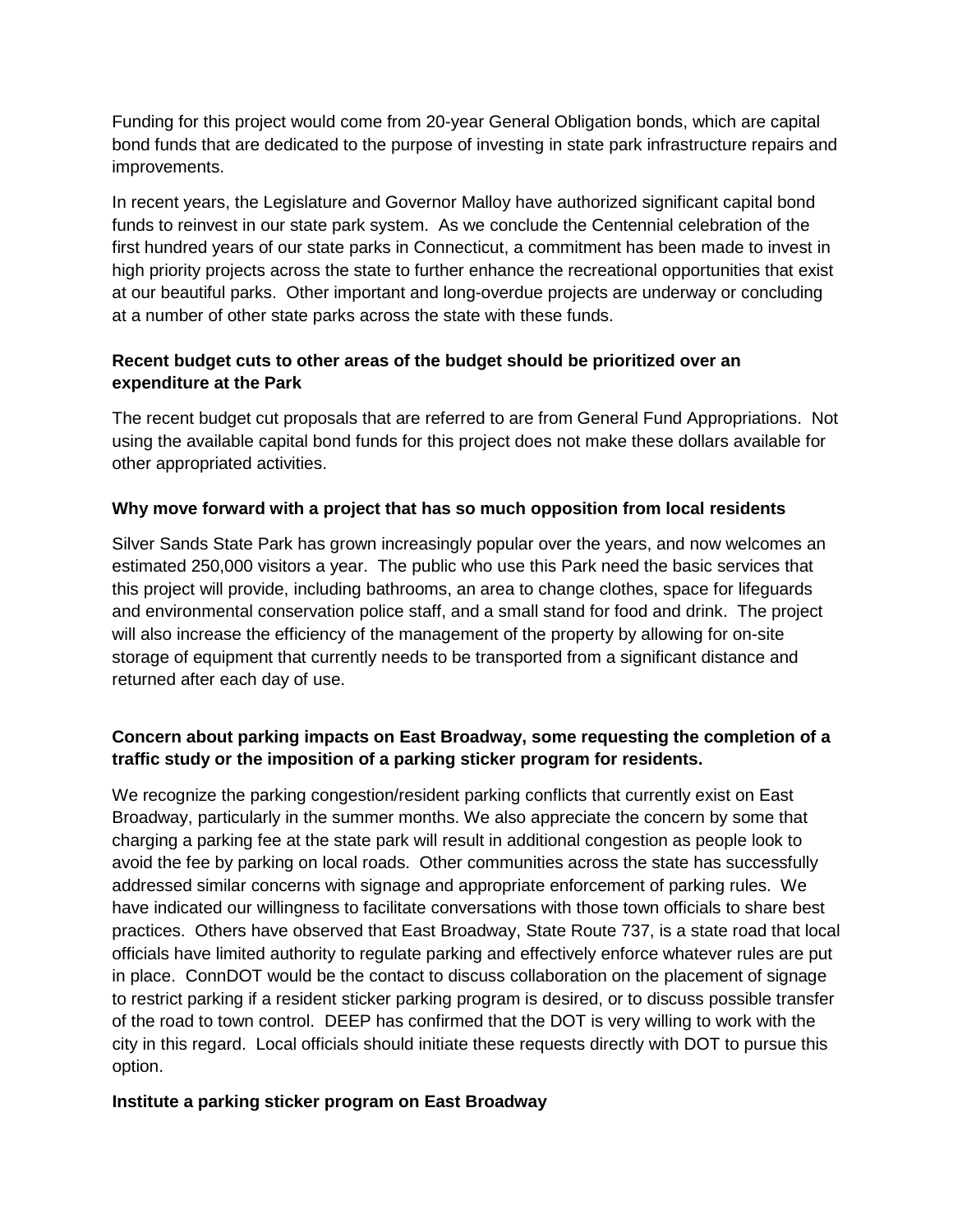This issue was raised by a number of commenters, and this could well be an approach to addressing the current and future traffic and parking issues that occur in this neighborhood. Resident parking sticker programs have worked successfully in many other places to address these types of concerns. However, the DEEP does not have the authority to implement or manage a resident sticker program. This is a City issue, and one that would need to be discussed among residents, the City and ConnDOT. The DOT has expressed their willingness to work with the City to address these concerns.

## **There is a lack of economic analysis to justify the expense of this project, the state should complete a budget analysis prior to moving forward**

Several comments indicated an impression that a fiscal analysis should be undertaken to show that income from the project would be sufficient to pay back the expenses of the construction. The assumption conveyed was that state park projects (and operations) are (or should be) demonstrated to be self-supporting before they are approved. This is an inaccurate understanding of the operations of state parks. The operations of Connecticut State Parks are paid for through legislative appropriations from the General Fund of the State. Revenue collected at our parks is deposited into the General Fund, but the operations are not dependent on those revenues. Currently, the revenue returned to the state represents approximately 65% of the state's expenditures. The state of Connecticut, like almost every other state in the country, subsidizes the operations of our state parks and forest recreation areas as a service to its citizens and visitors. Funding for this project comes from a different source of state funds, namely state General Obligation Bonds, which are authorized for various purposes by the legislature and allocated for use by the agency by the Bond Commission.

## **There are current maintenance problems at the Park**

The project will enhance staff's efforts to maintain the Park. Staff are dedicated to maintaining the grounds to the greatest extent possible, and do their best to keep the Park clean and safe for the public. They are hampered in their efforts by the lack of on-site storage and facilities to maintain the Park, and the lack of maintenance equipment storage space. Significant staff time and effort needs to be invested in transporting equipment and supplies from remote park locations (typically from State Parks in Derby or Westport) to Silver Sands. This project will include the ability to safely and securely store equipment and supplies on-site to maximize the efficiency and effectiveness of staff's efforts to maintain and enhance the Park for the enjoyment of the public.

### **Oppose concession stand, some because of increased litter concern**

We appreciate the concern about increased litter being generated from a food and drink concession at the Park, but our experience at our other facilities is that this issue can be appropriately managed. As is the case in our other locations, the concession operator will be required to provide trash and recycling containers in and around their facility and to be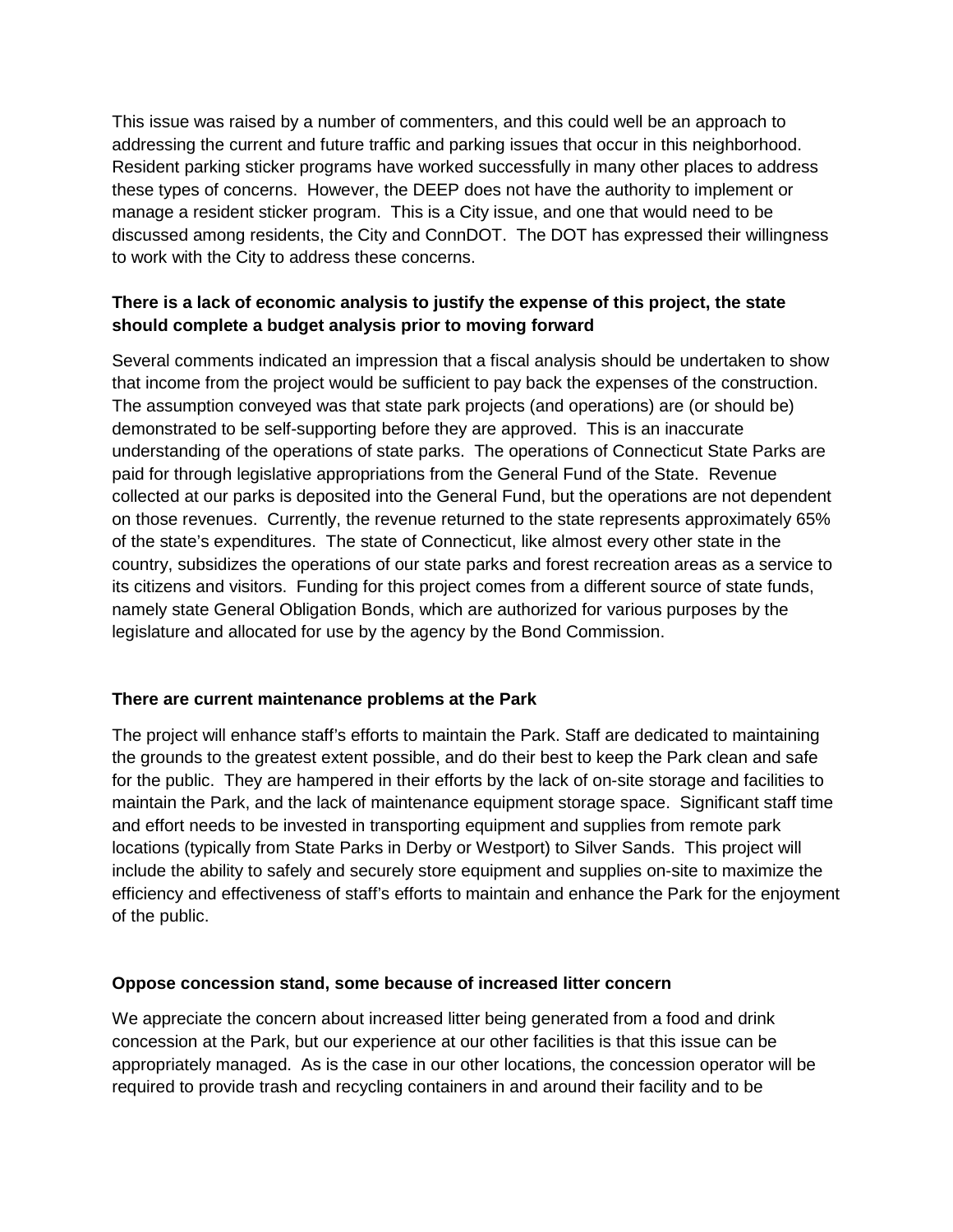responsible for trash and litter removal. Our staff will also be in and around the concession area to pick up any litter that is generated.

### **Oppose parking fees being imposed**

We appreciate that folks would prefer not to pay to park at this or any state park.

The General Assembly in recent years, has considered legislation that would change this approach, and allow communities to determine if a parking fee is charged at a state park in their community. That legislation has not passed to become a law. Keep in mind that this fee is for parking only, and that town residents who walk in, or get dropped-off at the park, are not charged a parking fee. CT residents who are over 65, as well as disabled veterans can receive a free Charter Oak Pass, which provides for free parking at all state parks. Additionally, any CT resident and purchase a season pass for their vehicle which provides parking access to any state park for the season at a cost of \$67.

## **Supportive of plan generally. State's ownership of property has created a treasure at Silver Sands State Park**

The State's acquisition and improvement to this land (which had previously been used as the town's landfill, sewage treatment plant and bulky waste facility over the years) has resulted in a beautiful publicly accessible beach that is convenient to residents in this densely populated area of the state. The current boardwalk that the state has created at Silver Sands and neighboring Walnut Beach is second-to-none in the state, and is enjoyed by people from throughout the region, in all seasons. Silver Sands State Park is the only large state-owned public beach between Westport and Madison (a distance of almost 50 miles). With these basic improvements, the public can better enjoy the Park that their tax dollars have supported.

### **Add sidewalk on Park access road into the Park**

As a result of comments received, a pedestrian walkway is being added to the plan and will be installed from Meadowside Road into Silver Sands State Park.

## **Please leave the "porta-potti" or add a bathroom at the current location near the large parking lot**

Our expectation is the visitors will come to understand that rest rooms are available at the bathhouse facility nearer to the beach and will utilize them. However, as a result of the comments we heard, we will leave an area near the main parking lot available to accommodate one or more porta-potties if they are needed in the future.

### **Milford should purchase passes for town residents to park at Silver Sands State Park**

This is an issue for consideration by the City of Milford. If this is a program that Milford would like to undertake, DEEP will assist the City with their efforts.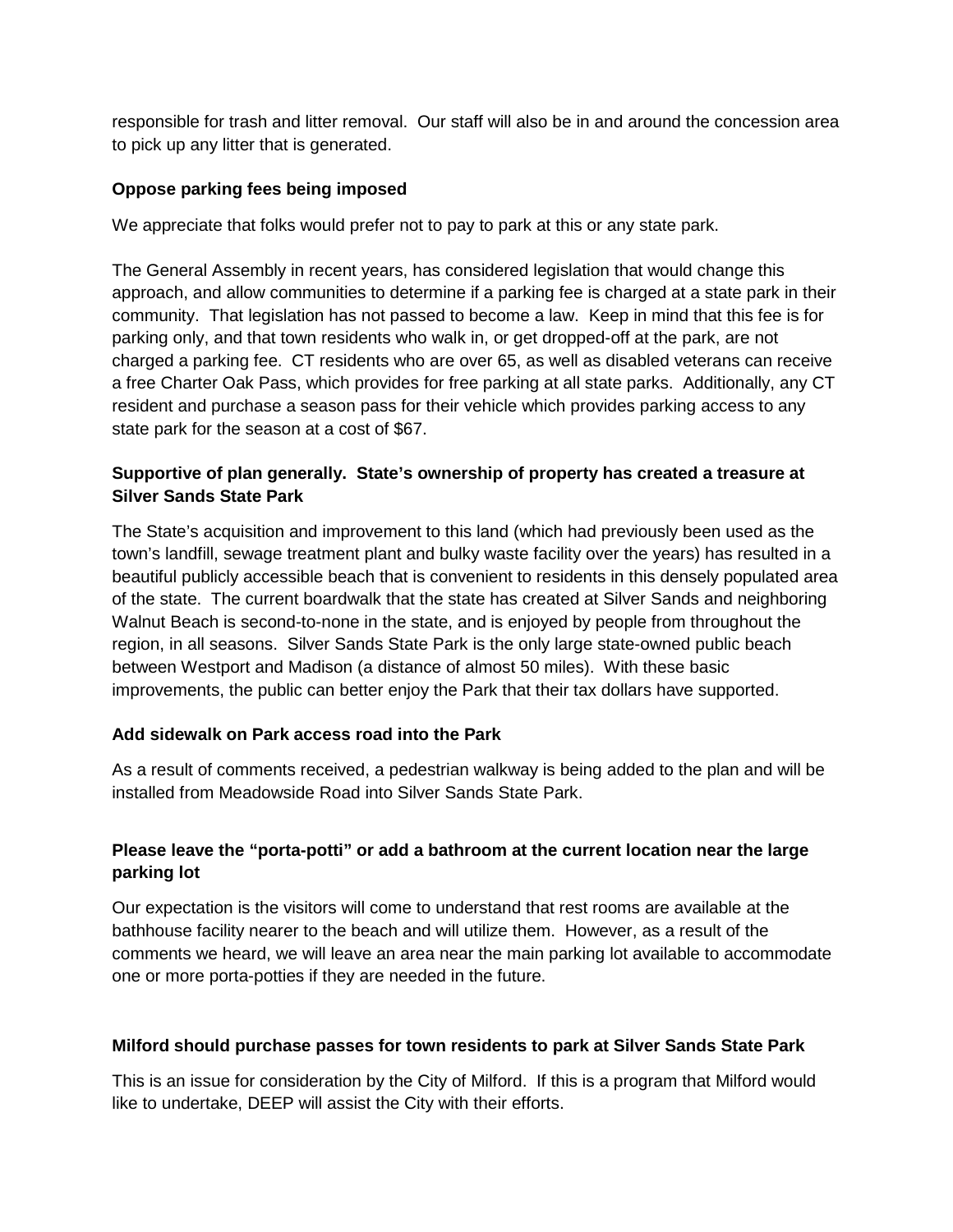#### **Sand quality at Silver Sands State Park needs to be improved**

The characteristics of beach sand vary widely across the Connecticut shore. For instance, the beach sand at Rocky Neck State Park in East Lyme is extremely fine sand, and the shore at Hammonasset Beach State Park in Madison is a more coarse variety. The shoreline at Silver Sands State Park is a very coarse sand with a predominance of very small stones. This is the nature of the beach in this area. While beach cleaning operations can remove litter and larger shells, the beach will remain principally a coarse sand beach.

## **Improve outlet of Nettleton Creek, with concern about "berm" protecting properties west of the Park**

Flooding and drainage issues in the Nettleton Creek area have existed for many years. A number of maintenance and rehabilitation projects have taken place to address these issues. This project does not include elements that would address coastal flooding concerns for private properties west of the Park. Conversations regarding those concerns and potential measures to increase flooding protection to private properties should take place between the town, residents and program experts from DEEP and other regulatory agencies.

### **Complete a new Environmental Impact Evaluation (EIE)**

The concern stated by some is that the development of this Park to the extent proposed in the original Master Plan will dramatically impact the natural resources and habitat values on the land. As has been explained at the public meeting in greater detail, we do not intend to build out the Park as outlined in the Master Plan. With this project, we propose to implement only a small portion of the initial Master Plan, with most of the work happening in currently developed or previously disturbed areas. We do not intend to redo a plan that we have stated we do not intend to implement, as that would be an inefficient use of state resources.

When this phase of improvements to the facilities at Silver Sands was initiated, well over 5 years ago, an analysis of the proposed work to be done was compared to the Master Plan and EIE that had been developed previously. The scope of work proposed in this project is a very small subset of the original Master Plan, and a number of the elements involve areas of the park that are already developed, and previously disturbed, creating no new additional impact.

What certainly has changed in the past 20 years are regulatory requirements that are often changing and developing. For instance, the bathhouse complex envisioned in this plan is an area that now requires significant elevation to accommodate the recently redefined flood zones. The building has been designed with those changed standards in mind and the elements of the plan are subjected to rigorous environmental permitting review to assure their compliance with all applicable laws, regulations and policies that will take into account current requirements and conditions. That permitting review has concluded, and after a close analysis of potential impacts of the project and possible mitigation proposals were considered, the project has received necessary permits to continue.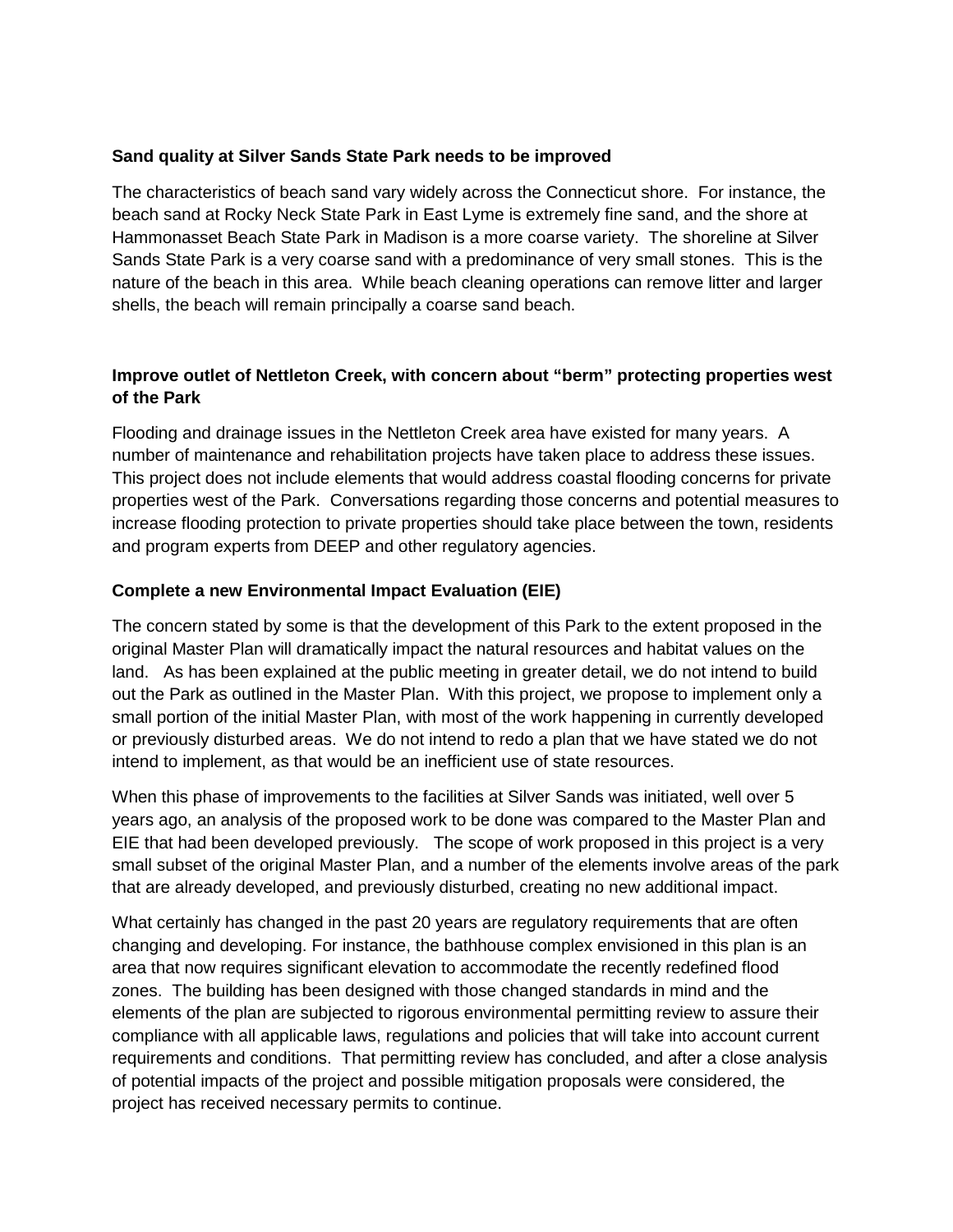There is one element of the project that was not envisioned in the Master Plan and the subsequent EIE, and that is the "short-cut" boardwalk to the new bathhouse. As that is a new element, a detailed CEPA Environmental Classification evaluation was conducted by staff, with a determination that the specifics of the proposal did not require the preparation of an additional EIE, based on the ECD. This boardwalk addition is also subject to environmental review under the Structures, Dredging and Fill statutes (Sections 22a-359 through 22a-363f of the [Connecticut General Statutes\)](http://www.ct.gov/deep/cwp/view.asp?a=2704&q=323512&deepNav_GID=1511). As discussed above, a public hearing on this permit application was held and after close review a permit was issued to construct this boardwalk.

We do not anticipate building out Silver Sands State Park in accordance with the robust development outlined in the Master Plan, which would have included multiple additional bathhouses; extensive additional parking; multiple ballfields; an interpretive center, and additional features. In contrast to the dated Master Plan, this project will provide basic sanitation and modest services to the hundreds of thousands of visitors who currently come to the Park each year. If we were to embark on a larger or more intensive project, we agree that would require significant additional planning and evaluation, but again, we do not have plans to do that. To "redo" the larger master plan and EIE based on a plan that we have no intention to implement would be a very unwise and unnecessary use of state resources, and not one we would support.

### **Work cooperatively with the City to develop strategies to address concerns**

The State has provided updates to city and local state officials for many years on this project. Meetings have been held in town hall with the current and previous mayors as well as the city's legislative delegation to update them on plans and to hear their concerns and suggestions. This level of local interaction, over the years, has been robust and more frequent than any other project the State Parks Division has developed. We have made every effort to seek input and suggestions from the City, and we have cooperated fully to facilitate the town's projects that have taken place within the State Park including the recent town sewer line upgrades through the Park.

### **Supportive of building the bathhouse structure**

Having basic sanitation and changing facilities for the hundreds of thousands of annual visitors are critical needs at Silver Sands State Park, and will be included in the project.

## **Supportive of building the maintenance and storage building**

Currently, most maintenance staff and equipment used at Silver Sands State Park is transported to Milford from either Westport or Derby. Having a maintenance and storage building on-site will greatly increase the efficiency of our available staff, and eliminate the current necessary but wasteful transportation time.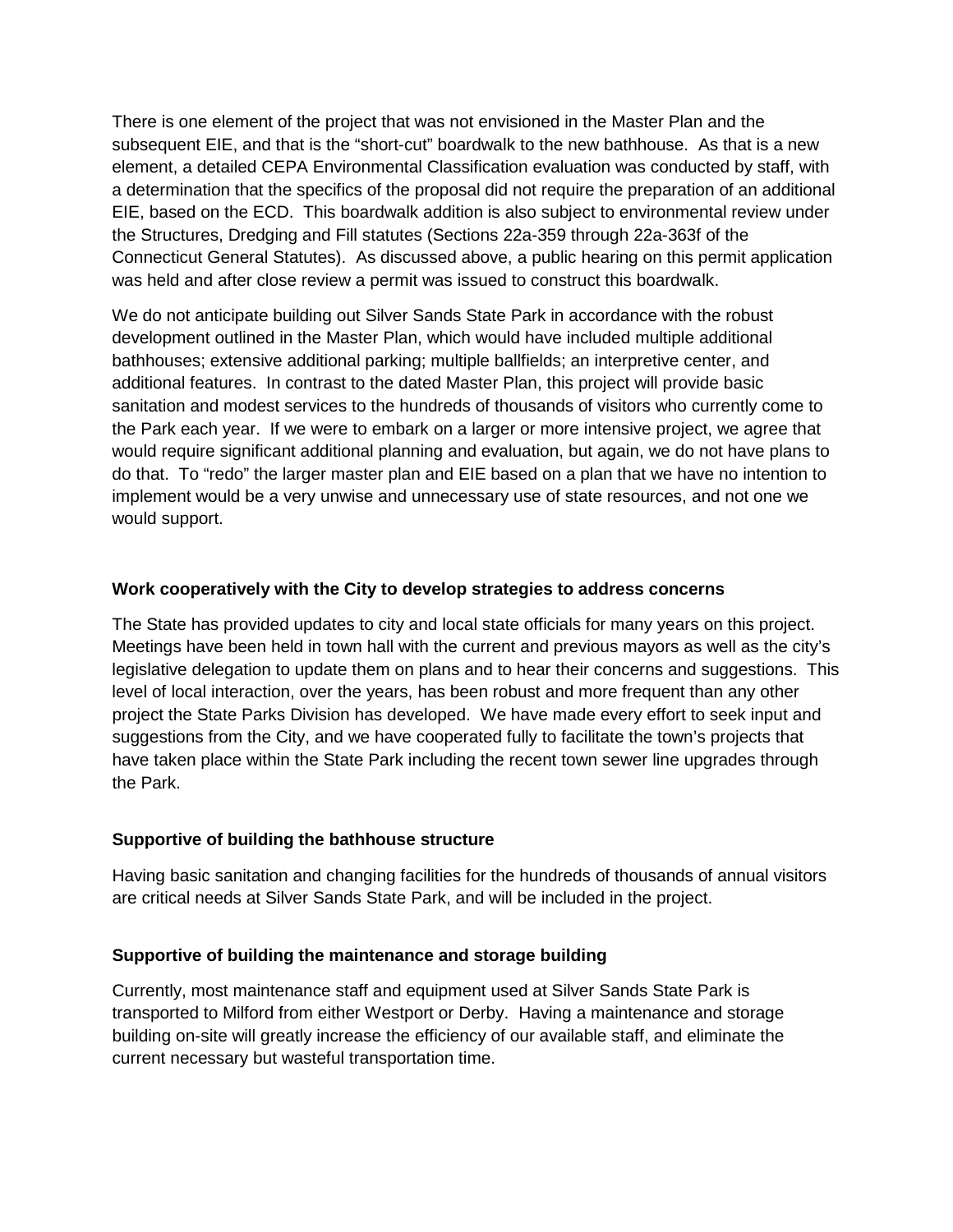### **"short-cut" boardwalk is unnecessary and should be reconsidered or eliminated**

In laying out these improvements, it became clear that the only previously disturbed area that could be utilized for the bathhouse complex that was near the beach was in an area that could not support additional parking. To facilitate the public reaching the changing rooms and bathroom area, the short cut boardwalk was designed to lessen the already substantial walking distances. Over many years, there will be hundreds of thousands of park visitors who will benefit from the shorter walking distance from the main parking lot. This short boardwalk extension can be accomplished in an environmentally sensitive way.

## **Parking should not be expanded, it is underutilized most of the year**

It is true that the parking areas at the park only reach capacity on a small number of days. We have also heard from the community that some support expanding the parking available at the Park to better accommodate park visitors, and therefore eliminate the threat of cars overflowing into the surrounding neighborhood. Hearing those two concerns, we intend to formalize the parking available in the park to make sure the parking available is maximized on those busy days, and to slightly increase total parking capacity.

## **Overflow parking area should be left in current state to maximize attractiveness to birds**

We have heard these concerns and have redesigned the project to only minimally reconfigure the overflow parking areas to achieve that goal. Furthermore, plans to pave the overflow parking area (some commenters referred to as the 'Sparrow Lanes') have been eliminated so that this area will principally remain natural sand and grasses.

### **Oppose new buildings, with some commenting as detrimental to critical wildlife habitat**

The new buildings and most of the work involved in this project would occur on land that has been previously reclaimed from prior uses. We have worked closely with the DEEP's Wildlife Division to assure that the project elements that do have some possible impact on wildlife habitat are minimized, and that additional enhancement projects are undertaken to increase the wildlife habitat value of the Park to the many wildlife species who enjoy the area.

### **Support Great Creek improvements**

Improvements to Great Creek were not initially included in this project, but now improvements have been included in the final project design.

As background, the State Parks Division proposed a plan to mitigate the potential adverse habitat impacts of the new "short-cut" boardwalk at Silver Sands by creating new wetland habitat in the northern section of Fletcher's Creek, just west of the current boardwalk. During the hearing on the permit for that boardwalk, concerns were raised about the compensatory value of the proposed wetland creation in that area. Additional discussions with the Wildlife Division have resulted in a revised mitigation plan that would shift the proposed habitat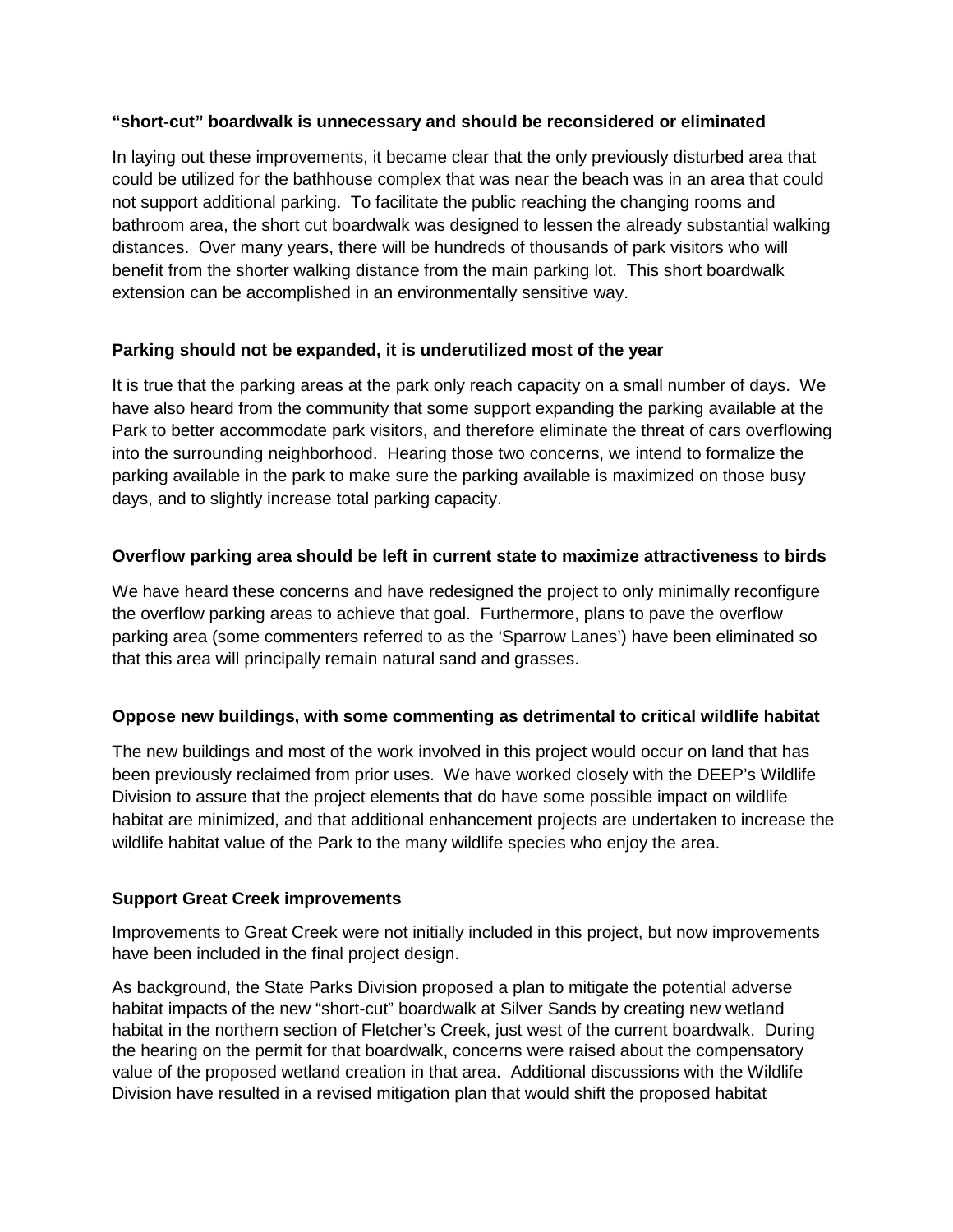enhancement slightly to the east, in nearby Great Creek at Silver Sands State Park. The Wildlife Division has determined that habitat restoration and enhancement in the Great Creek area would be of better utility, as the tidal creeks and pannes with the marsh provide significant habitat for waterbirds and other wildlife with a minimum of human disturbance.

A mitigation plan will be implemented in the Great Creek that has three elements. The first element is the creation of 5 new pools in the wetland to enhance habitat for foraging wildlife. The pools would be created in the areas delineated by the 5 white circles on the attached map. The second element of the mitigation plan would be the restoration or creation of approximately 2400 feet of tidal channel, which would be constructed to further enhance waterbird habitat in the Great Creek system. The proposed tidal creek creation/restoration would occur as depicted by the yellow lines on the attached map. The third element of the plan would be further control the Phragmites throughout the Park. This would include managing the Phragmites through a 3 successive-year herbiciding and mowing regime in an area of approximately 80 acres across Great Creek, Fletcher Creek, and Nettleton Creek systems throughout the Silver Sands State Park.

### **Don't expand fishermens' parking area**

We do not plan to expand the fishermens' parking area, but to better delineate the spaces and the ability for emergency traffic to flow through the area when the gate is open for fire or police access or during flooding or other emergency events.

## **Concern regarding impacts to piping plover**

The project will provide protection to the piping plover that might nest on the beaches and is addressed in the seasonal work closure period between March 15<sup>th</sup> and September 1<sup>st</sup>.

## **Traffic flow on Route 1 between I-95, exit 35 and the Park and pedestrian/ bike access from Meadowside into the park**

Traffic flow and regulation along Route 1 is principally a ConnDOT issue. As a general policy, DOT awaits a request from a municipality in order to initiate changes in signage and signalization on state roads, as a means of ensuring community support prior to engaging in said changes. DOT has assured DEEP that they are willing and able to discuss any proposed changes in this corridor through their normal processes.

As additional background: DOT conducted traffic counts in 2009 and 2012 along East Broadway, Meadowside Road and the intersection of Route 1 (Boston Post Road) and Route 162 Bridgeport Avenue show traffic counts stable or declining for the period. A shift in traffic patterns has occurred along the east and west side of Meadowside between Pumpkin Delight Road and Robert Treat Parkway Avenue, which may be attributable to the location of the Meadowside Elementary School, whose enrollment and teaching staff has increased over the period.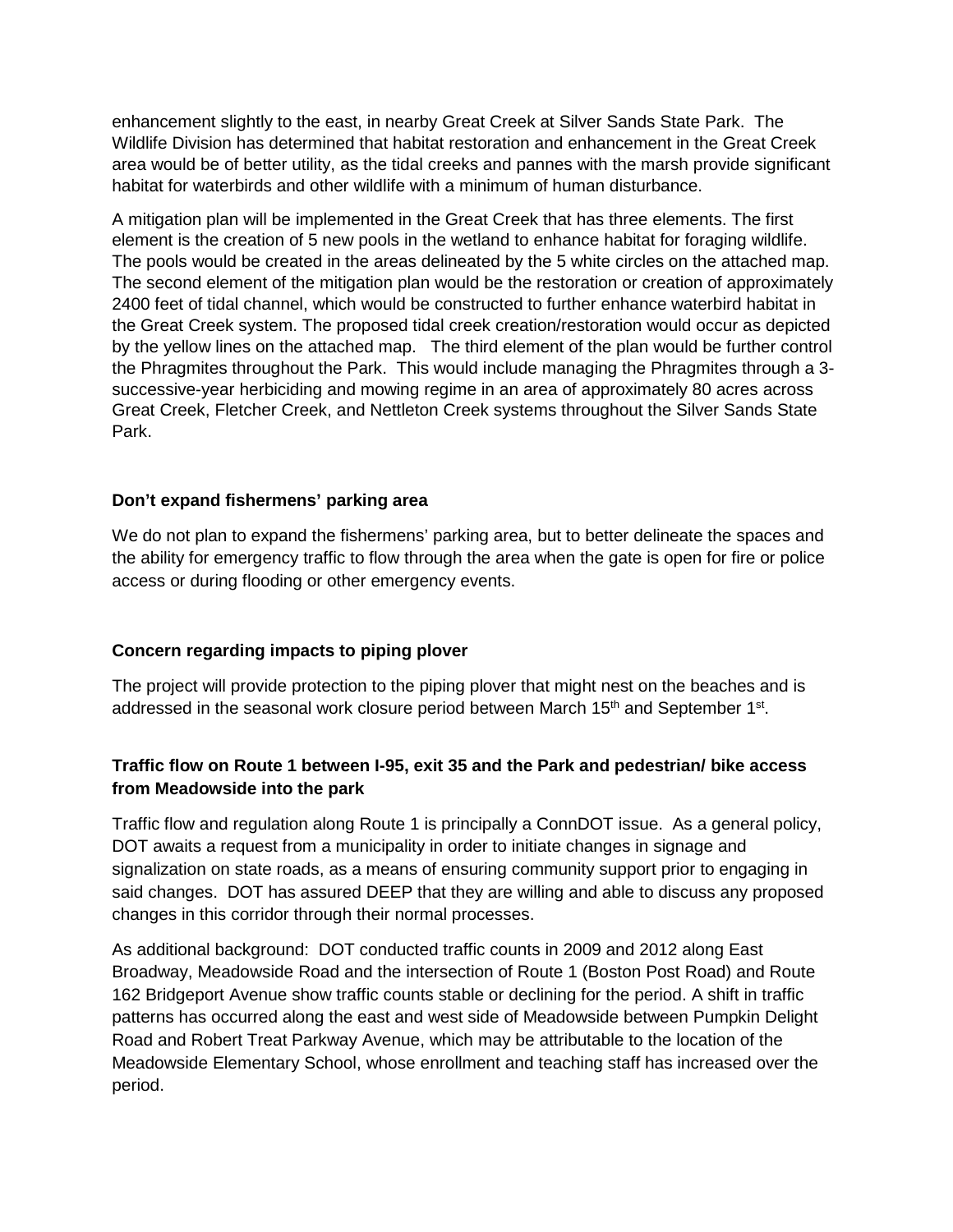To pursue these, or any other changes to state roads in the city, the Mayor of Milford should initiate a request to: Charles S. Harlow, PE, Division Chief-Traffic Engineering, Connecticut Department of Transportation, (860) 594-2788, [Charles.Harlow@ct.gov](mailto:Charles.Harlow@ct.gov)

Concerns about pedestrian and bicycle access into the park from Meadowside Lane will be addressed in the final project. The plans are being amended to include a bike/pedestrian lane along the main road into the park.

# **Concern about process, and plans for this project being far along before the public had a chance to comment. Concern that the project is "locked-in" and there will not be a genuine willingness to hear concerns or make changes.**

It is a difficult balance to find exactly the right time to hear public comments on a project of this nature. We want the project's design to be sufficiently advanced to have a relatively clear picture of the proposed project elements, location and impacts for the public to react to. On the other hand we don't want the specifics of the project to be so prescribed as to not allow changes and alterations based on comments received. At the public information session (and the public hearing on the permit application) the design was at this stage.

A number of project elements, as outlined here, were altered, added or removed as a result of comments heard from the public at the two sessions, and subsequent written comments we received.

## **Oppose clothes changing areas in bathhouse complex as unnecessary**

We appreciate that people will have differing opinions as to what elements of the projects are necessary or not, depending on how they may use the facility. Having changing rooms for visitors will provide a basic amenity and will eliminate the current problematic alternatives, such as people changing in their cars, or in the parking lot.

# **Concern about high cost of project (believes (incorrectly) the plan is slated to cost \$25M)**

Project cost is an estimated \$6-7 million, at this point. Now that project details are finalized and all permits are in place, the project will be competitively bid through the Department of Administrative Services, to determine actual cost in the marketplace, and the lowest bid from a responsible bidder will be selected.

## **Create a wall to prohibit people from accessing the Park from East Broadway**

We know that residents and visitors in the East Broadway neighborhood frequently visit the State Park, and would not envision creating a wall to keep people from entering or exiting the Park from this area. If the City of Milford would request that we consider such a wall, as a mechanism to address parking issues on East Broadway, we certainly would participate in a dialogue on the topic.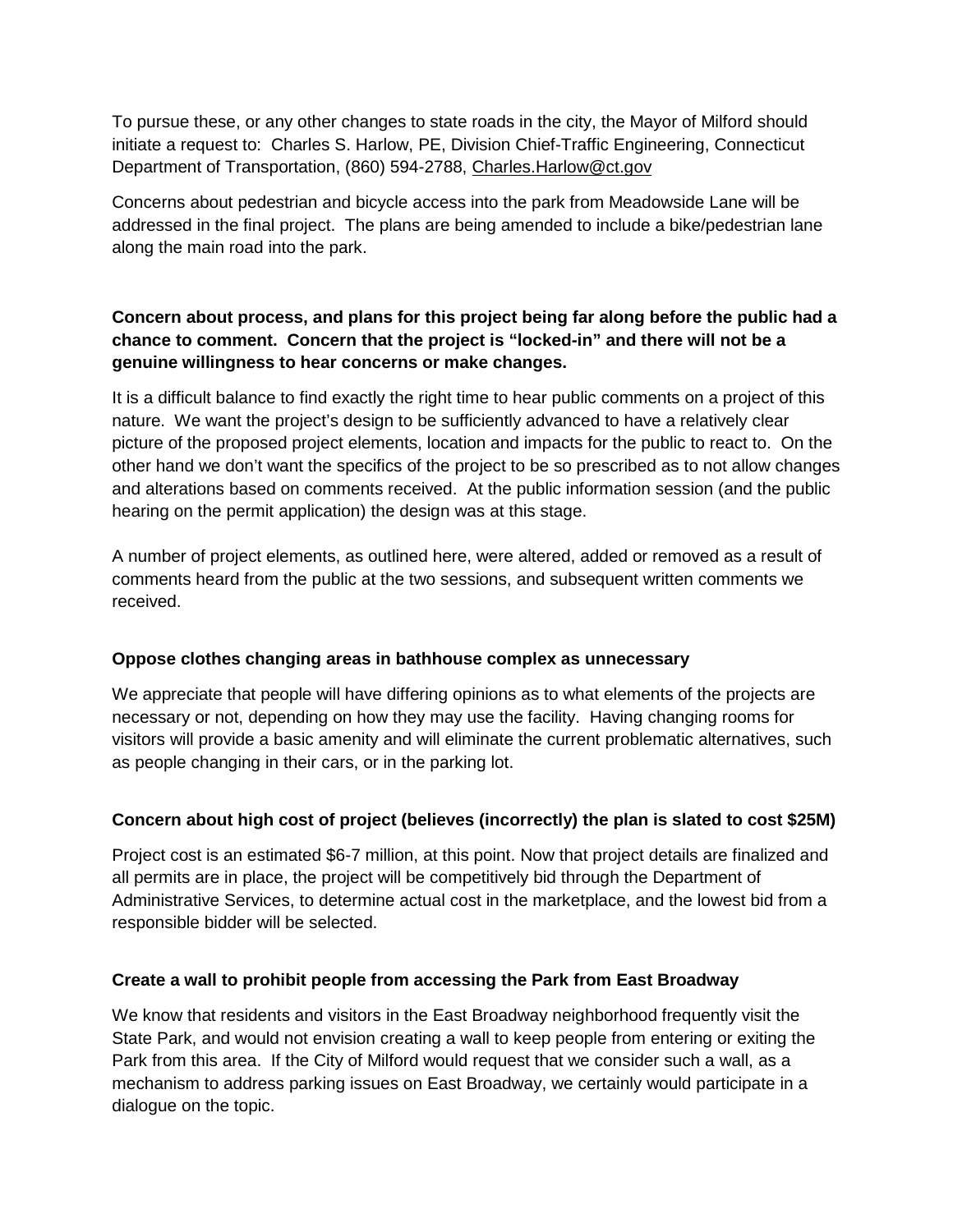### **Support additional parking to alleviate any parking issues outside the Park**

This project will incorporate a slight increase in the number of parking spaces, but will also better formalize the existing spaces so that they are more fully utilized on busy days.

### **Believes one ticket-booth lane will cause a back-up onto local streets on busy days**

The plans for this project originally envisioned one ticket booth lane, with infrastructure to support adding a second lane if we later determined it was needed. Initial drawings of the project presented one lane. Later in the planning, and in the drawings available at the public meeting, we presented the project with two lanes. We do plan to build the project with two lanes to address this concern.

## **Doesn't support changes. Some indicating the changes are "nice to have" not "need to have"**

We appreciate that some do not support any changes or improvements to the Park, or do not see some elements as necessary. We believe that the bathrooms, changing rooms, concession stand, small offices for ENCON Police and Lifeguards, as well as the parking lot and traffic flow improvements, along with the maintenance building are necessary to support the public's use of the park, and allow our staff to supervise and maintain the park in an efficient manner.

## **Take wildlife concerns into account, consult with DEEP Wildlife Division**

The Department's Wildlife Division has been consulted throughout this project, for several years. The final project design, as well as the mitigation plan that is part of the permitting of the project was created with the support and collaboration of the Wildlife Division.

## **It's a conflict of Interest for DEEP to regulate a project proposed by another division of the agency. This comment apparently referencing the Structure, Dredging and Fill Permit application required from the DEEP's Office of Long Island Sound Programs.**

Professional staff throughout the DEEP's permitting divisions, as well as other state and federal agencies, have regulatory and permitting oversight over state agency projects as a routine part of their job. They bring the same dedication and professionalism to their work and responsibilities regardless of who the applicant may be on a specific project.

## **The new buildings at the park should be environmentally designed with some suggesting that the new buildings should be designed to meet the standard for LEED certification**

All fixtures and elements of the building will utilize the most energy efficient and resources conservation minded products available. Seasonal use buildings do not typically fall within LEED certification parameters.